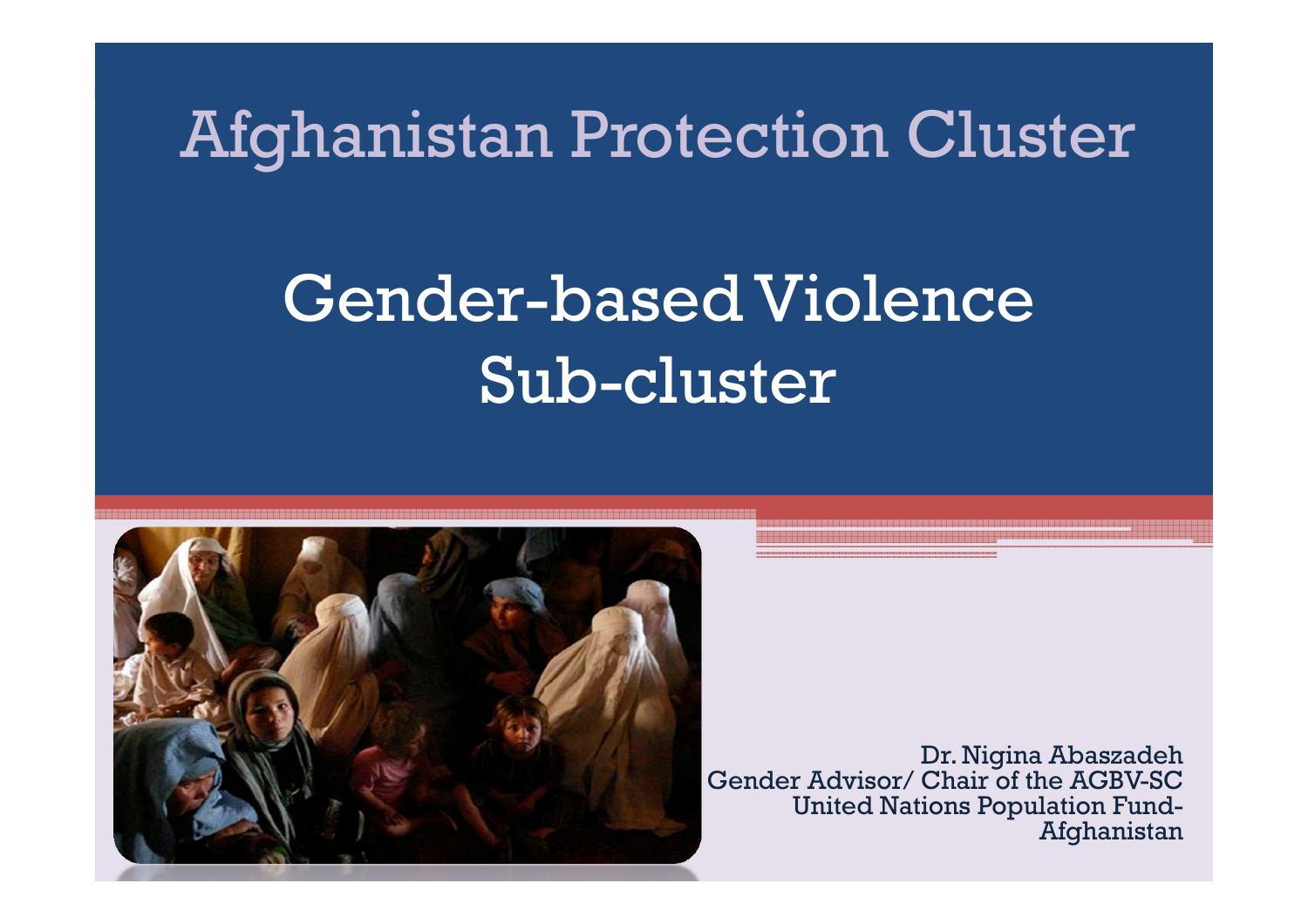## GBV Sub-Cluster's Definitions:

- • Gender-based violence - - any form of violence directed against women, <sup>g</sup>irls, boys and men on the basis of socially attributed differences between males and females.
- • Physical, sexual and psychological violence occurring in the family
- Physical, sexual and psychological violence occurring<br>within the seament loss measurity within the genera<sup>l</sup> community
- • Physical, sexual and psychological violence perpetrated or condoned by the State and institutions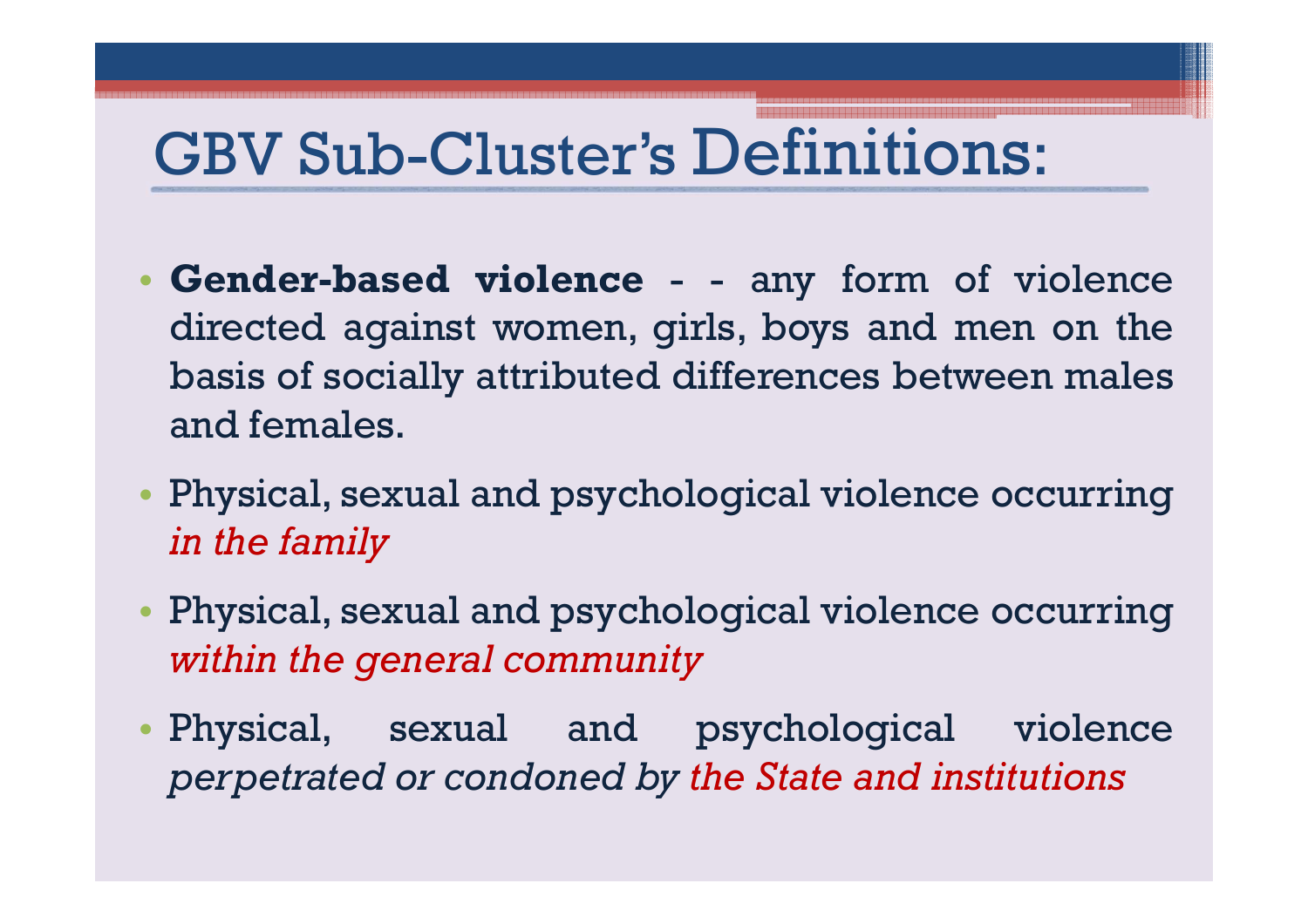#### GBV Sub-Cluster's operational manuals:

#### http://oneresponse.info

#### http://www.gbvnetwork.org/blog/ESSENTIALTOOLSANDRESOURCES

1. Gender-Based Standard Operating Procedures (SOPs) for Multi-sectoral and Interorganisational Prevention and Response to Gender-based Violence in Humanitarian Settings 2. Guidelines for Gender-based Violence Interventions in Humanitarian Settings: Focusing onPrevention of and Response to Sexual Violence in Emergencies

3. IASC Guidelines on Mental Health and Pyschosocial support in Emergency Settings

4. Sexual and Gender-Based Violence Against Refugees, Returnees and Internally DisplacedPersons: Guidelines for Prevention and Response

5. Gender-Based Violence Tools Manual

6. Clinical Management of Rape Survivors: Developing Protocols for Use with Refugees andInternally Displaced Persons

7. WHO Ethical and Safety Recommendations for Researching, Documenting and MonitoringSexual Violence in Emergencies

8. A Practical Approach to Gender-Based Violence: A Programme Guide for Health Care Providers and Managers

9. The Inter-agency Field Manual on Reproductive Health in Humanitarian Settings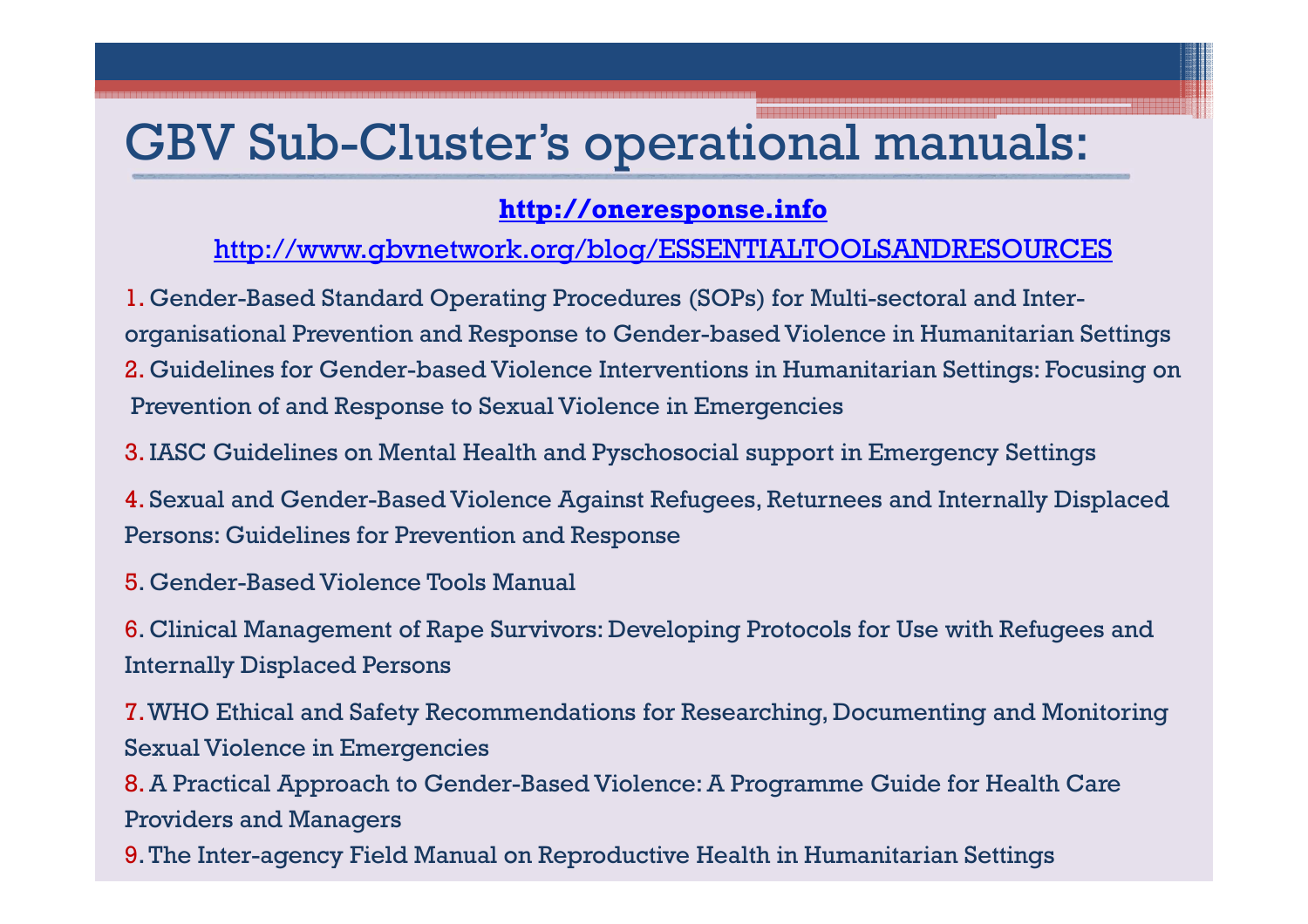### Coordination is key

multi-sectoral coordinated action

partnership/ coalition building

technical leadership

mutual accountability / M&E

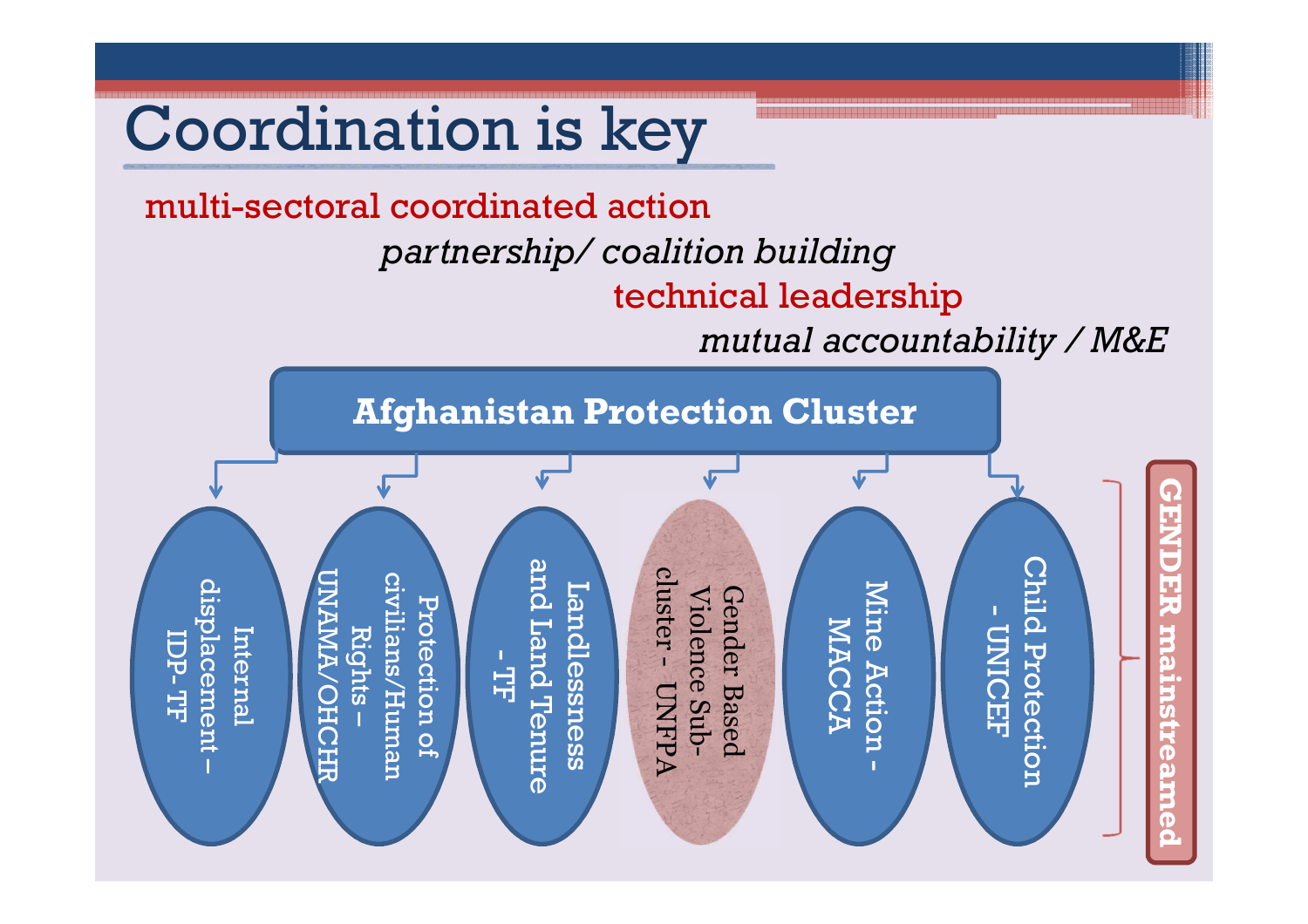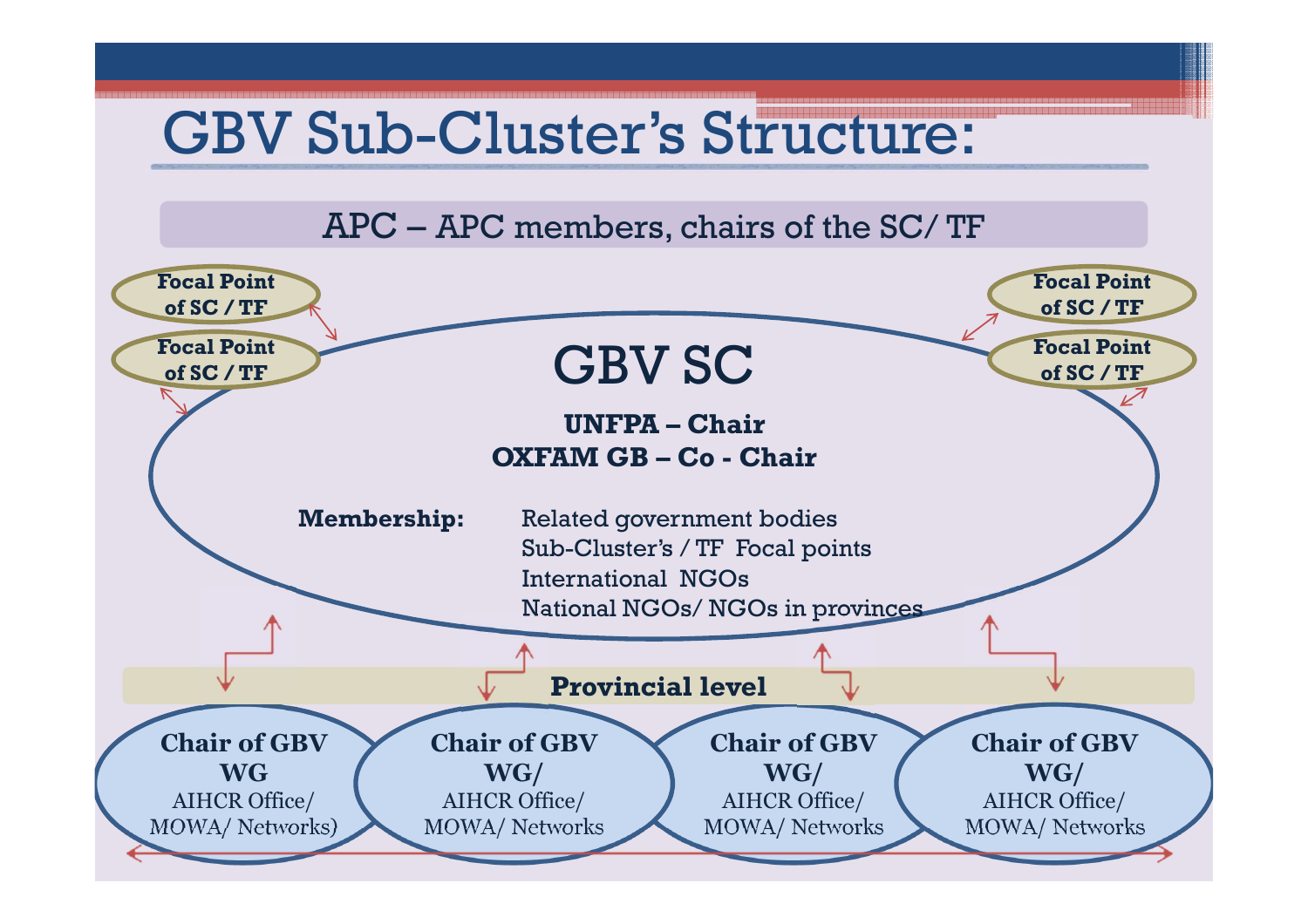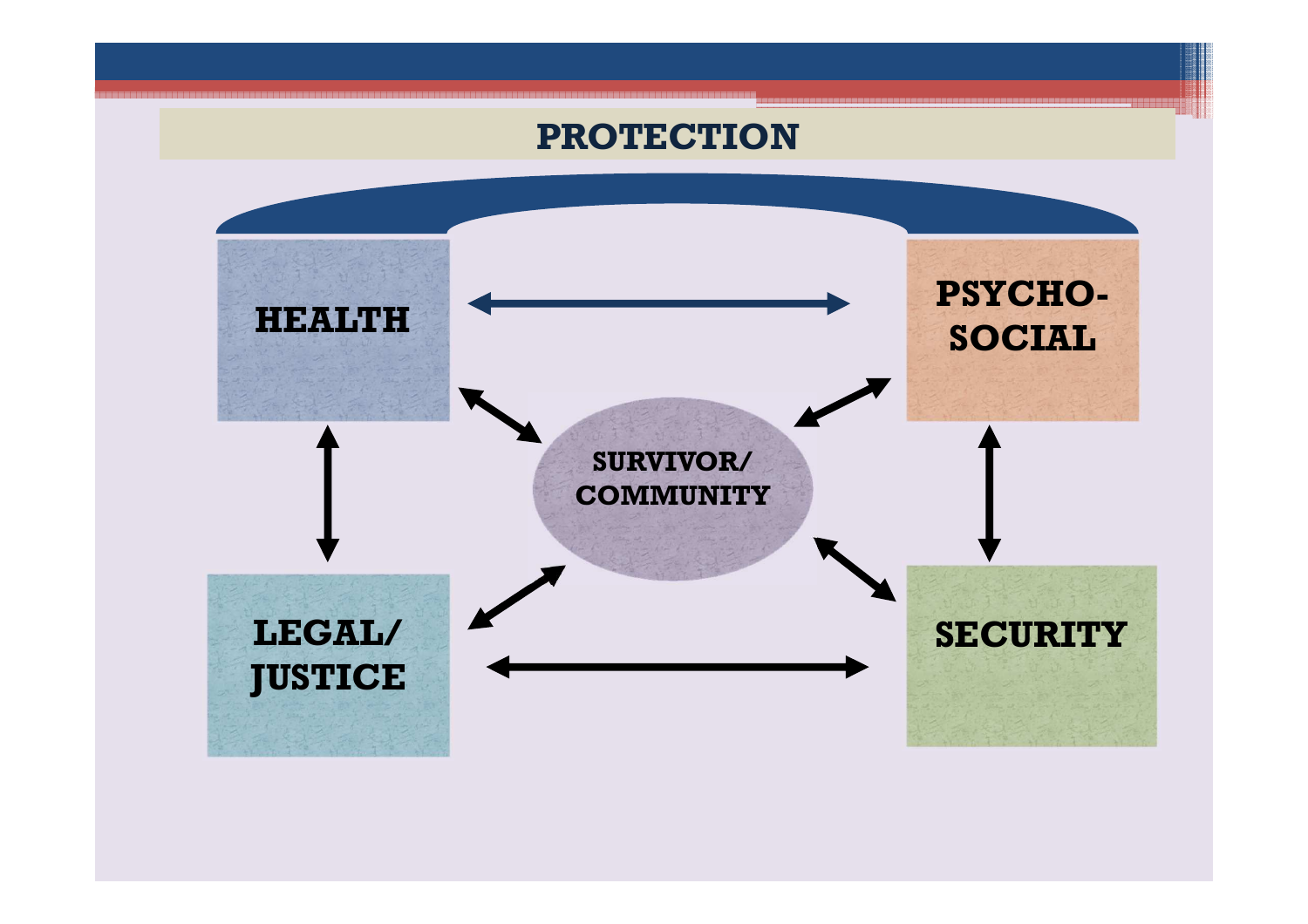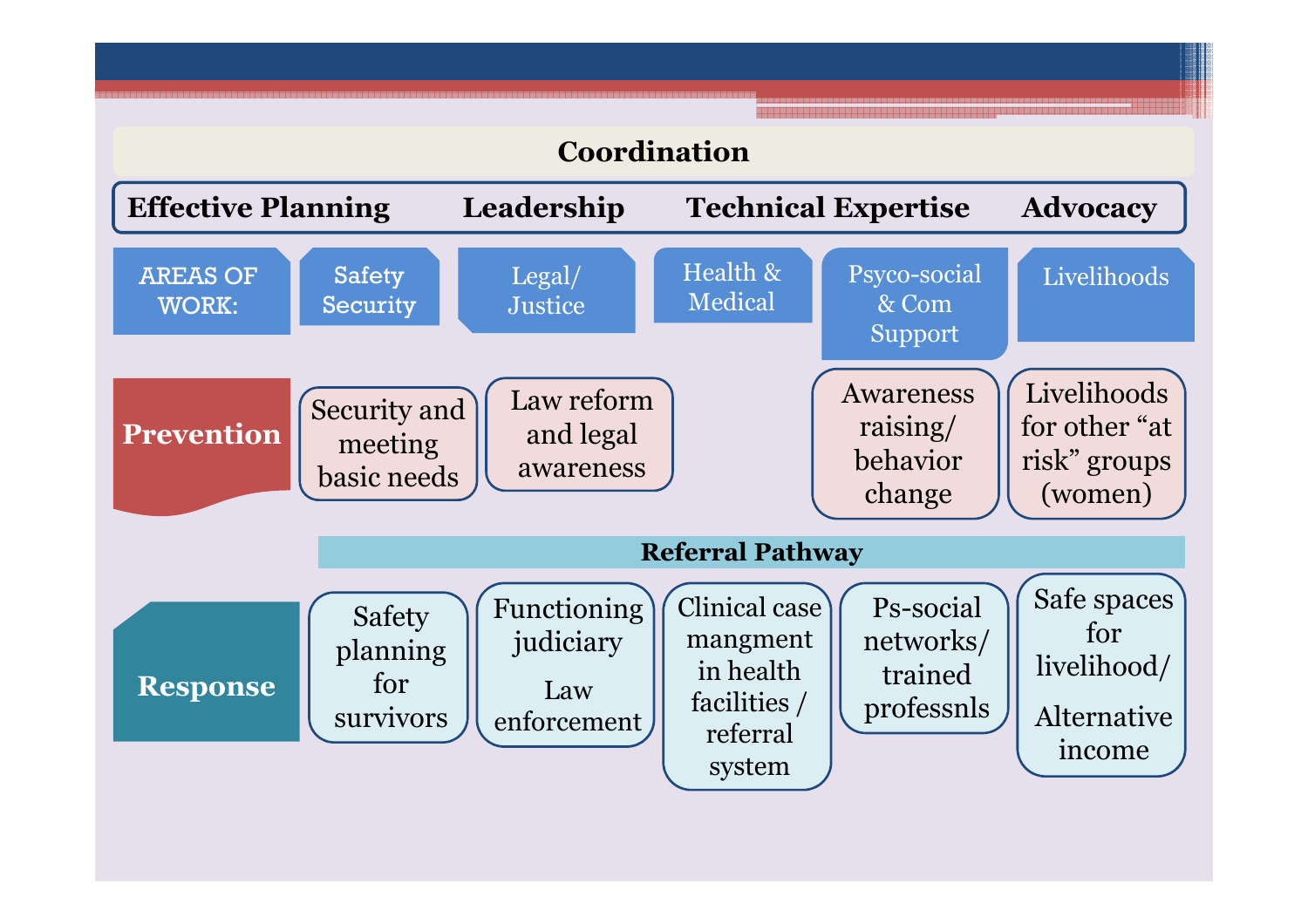#### GBV Sub-Cluster functions

Consolidate, coordinate, improve and support the efforts and activities in the prevention of and response to GBV in humanitarian setting through:

• Providing a forum for sharing information on activities, identifying<br> needs and gaps in prevention, protection and response, as well as for <sup>p</sup>lanning GBV inter-agency activities & development and implementation of joint projects and programmes;

•Who? What? Where? – Mapping/updating on GBV prevention and response;

•Providing technical support to national authorities and NGOs in the setting up of referral systems to respond to GBV;

• Establishing reporting and monitoring mechanisms to ensur ecoordination of efforts and activities;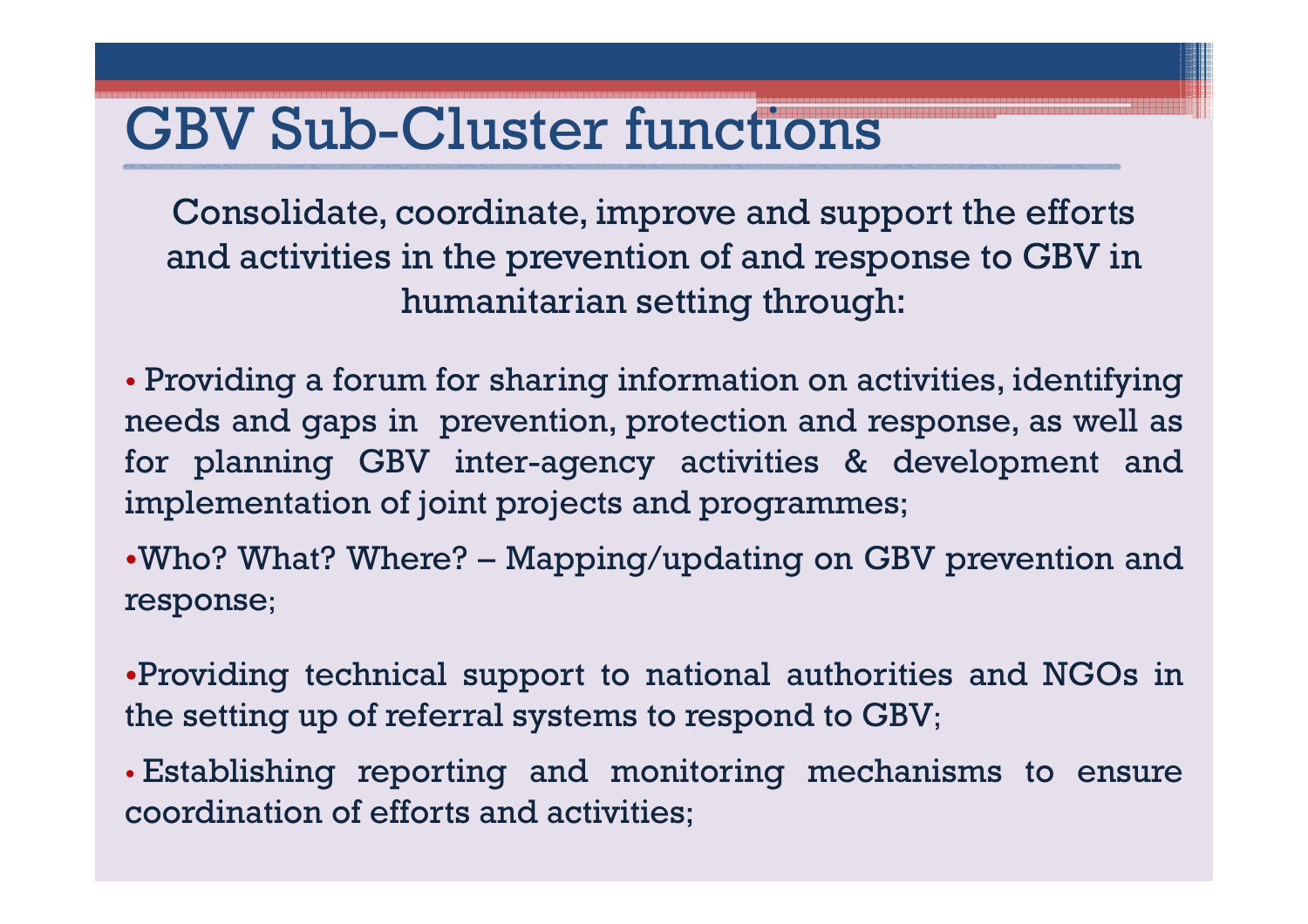# GBV Sub-Cluster functions

•Assisting in the collection and analysis of age- and sex disaggregated data and train actors as needed;

• Engaging in inter-agency, multi-sectoral field missions

•Facilitating and supporting awareness-raising initiatives on GBV;

• Strengthening the capacity of governmental bodies, NGOs and humanitarian staff to prevent and respond to GBV by organizing trainings, providing technical support and tapping into existing training/capacity development opportunities;

•Active liaising with relevant cluster working groups to ensure that GBV issues are integrated into all humanitarian response efforts.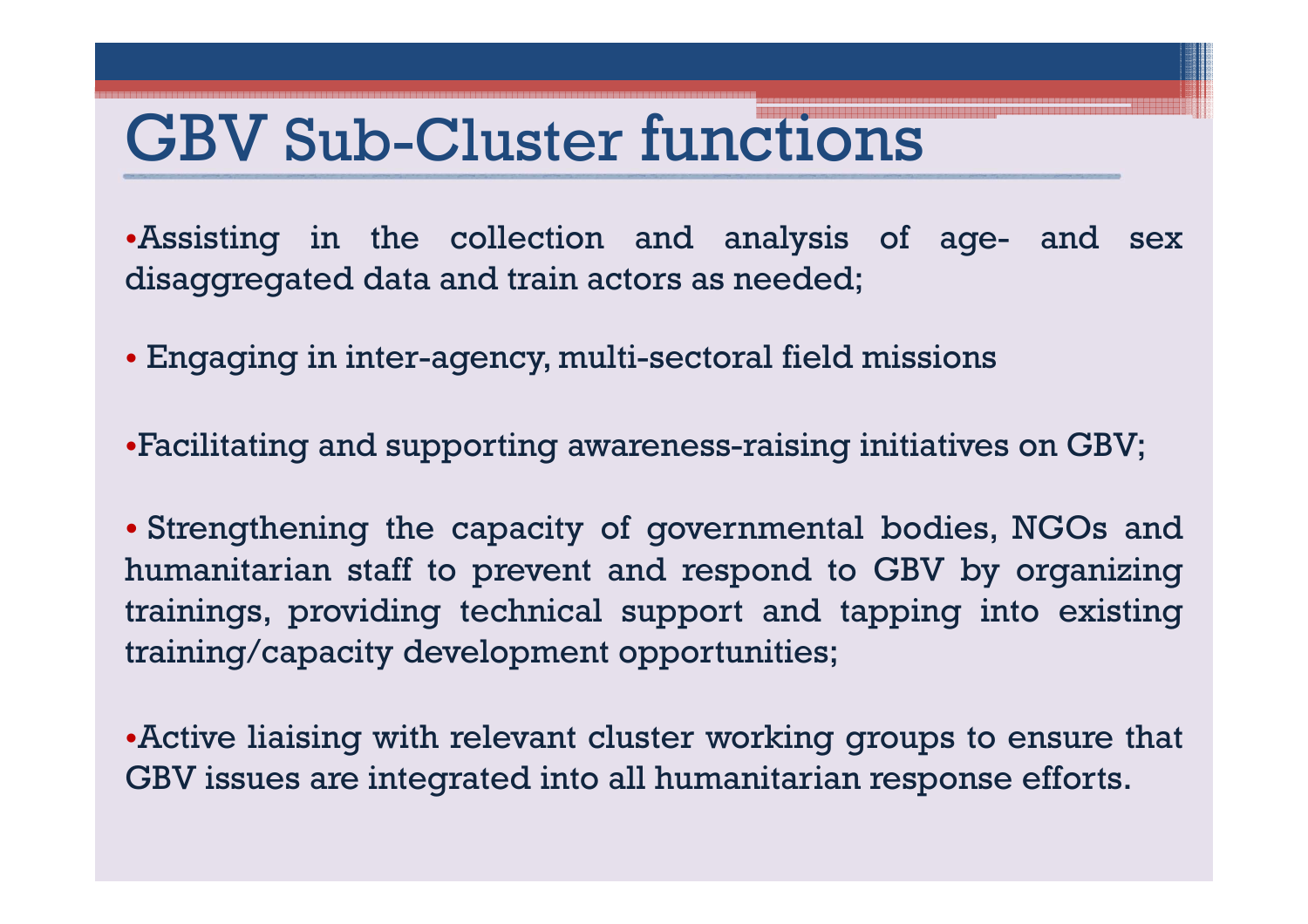#### Guiding Principles

Confidentiality Neutrality Impartiality Safety and security Participatory approach IndependenceRespect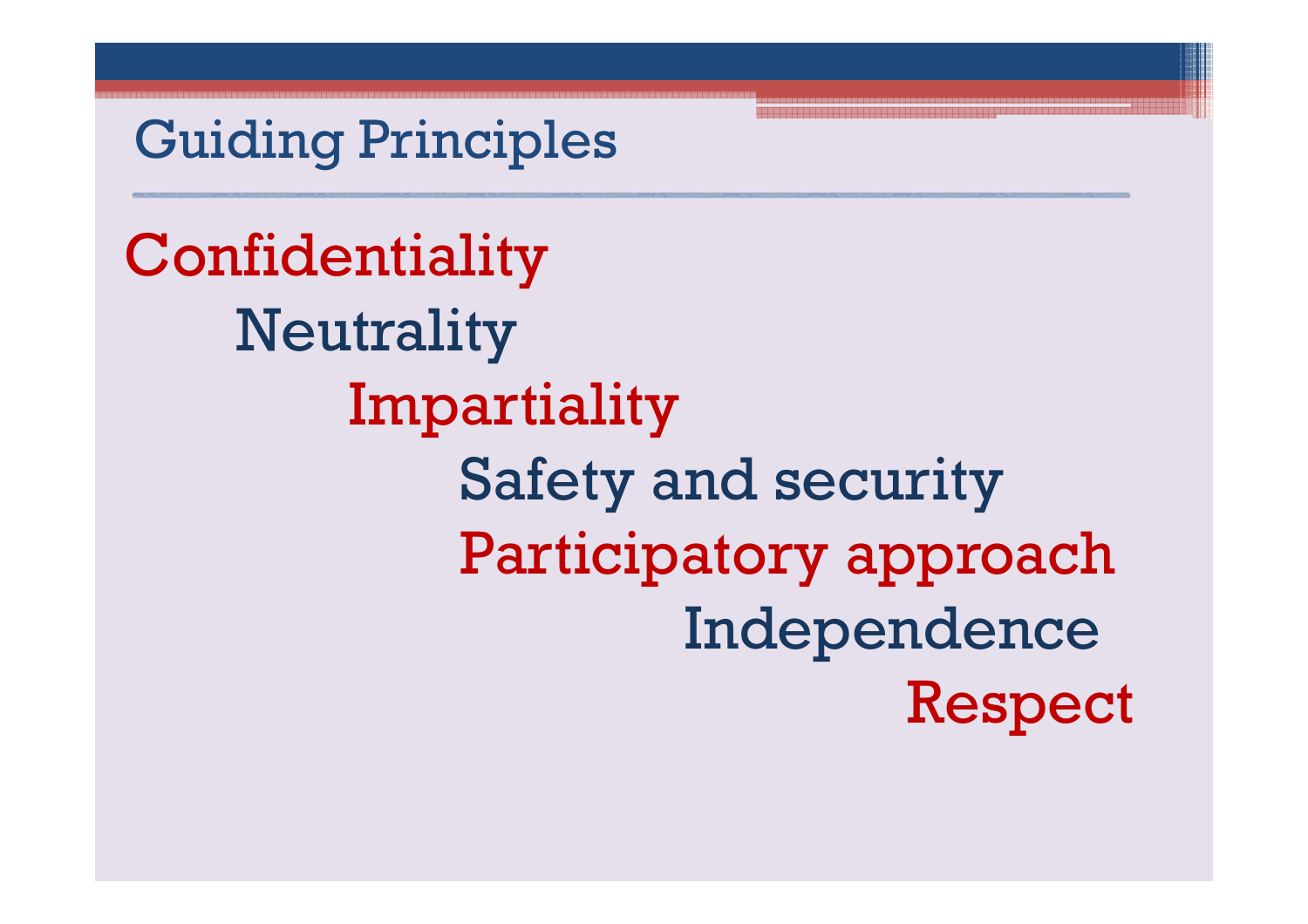